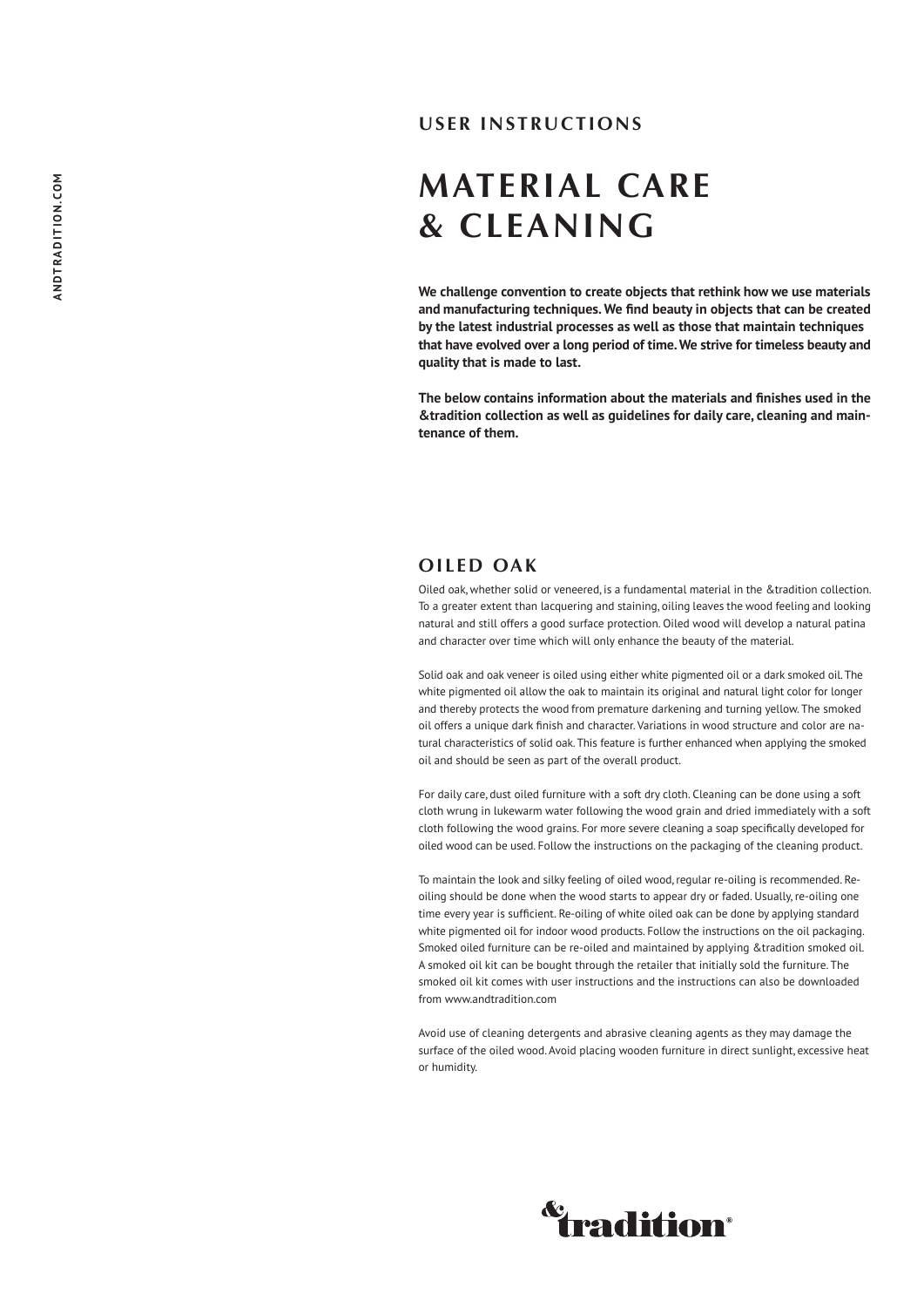# **LACQUERED OR STAINED WOOD**

Lacquered or stained wood offers a stronger surface than oiling and is also effective when colored surfaces are desired. Compared to oiled wood, lacquered and stained wood is easier to clean and requires no maintenance.

For daily care it is recommended to dust the furniture with a soft cloth. Lacquered and stained wood can be cleaned with a soft cloth wrung in a mild solution of lukewarm water and a universal cleaning detergent. Always follow the wood grains and always dry with a soft dry cloth immediately after cleaning.

Avoid use of abrasive cleaning agents and aggressive cleaning detergents as this will damage the surface of the lacquered or stained wood. Avoid placing wooden furniture in direct sunlight, excessive heat or humidity.

#### **LINOLEUM**

Table tops with linoleum offers a soft touch surface that does not feel as cold and hard as laminate. Regular cleaning is done with a soft cloth wrung in a mild solution of lukewarm water and a universal cleaning detergent.

Avoid placing sharp objects on the surface as this may scratch the surface. It is recommended to use trivets or coasters under flowerpots, vases, cups etc.

## **LAMINATE**

Laminate is a hard-wearing and maintenance free material used for table tops in the &tradition collection. Laminate can be cleaned with a soft cloth wrung in a mild solution of lukewarm water and a universal cleaning detergent. Always wipe over with a dry soft cloth after cleaning. For difficult stains such as coffee or tea use a nylon bristle brush with mild household cleaner or detergent, rinsing with clean water and repeating as necessary. Rinse thoroughly with water.

## **FENIX NTM NANO LAMINATE**

Fenix NTM Nano laminate is a soft touch laminate based on nano technology and is used for table tops as an alternative to linoleum and standard laminate. The nano laminate offers unique features such as scratch resistance, soft touch, low light reflectivity, anti-fingerprint and much more. For more details about the unique properties of nano laminate, as well as cleaning and maintenance refer to; www.fenixntm.com/en

# **GLASS**

Glass, in various colors and shapes, is an important material in the &tradition lighting collection. All glass is mouth blown and hand crafted which ensures that each item is unique and has its own character. Examples of characteristics of mouth blown glass are minor air bubbles and variations in form and thickness.

A number of the glass products in the lighting collection are colored in silver and gold tones using a traditional luster painting technique. Luster is applied with a brush to the clear glass by skilled craftsmen and the glass is subsequently burned at +450°C to melt the luster color into the glass mass. The process ensures a very smooth and highly scratch resistant surface. Since the entire process of applying the luster is performed by hand, slight deviations in color may occur from item to item.

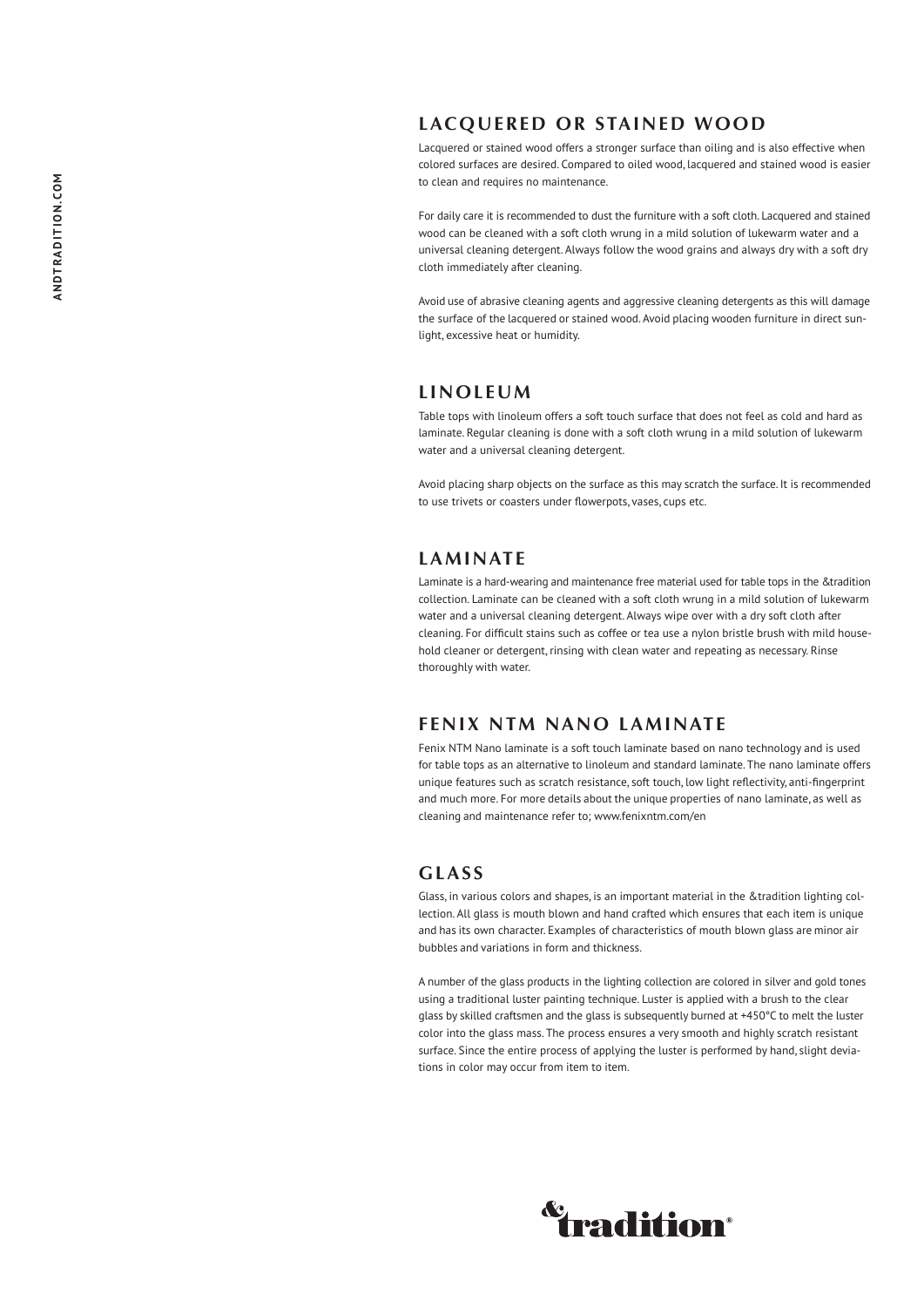Daily cleaning of glass is best done using a dry soft cloth. If more severe cleaning is necessary, it is recommended to use a soft cloth in combination with a standard glass cleaning detergent and dry off with a soft dry cloth afterwards. Avoid using abrasive cleaning agents on glass as this will damage the surface.

#### **MARBLE**

Marble is used in the &tradition collection on both lighting products and furniture. The natural material offers a distinctive and exclusive look and two items will never look the same.

Marble used on &tradition table tops is treated with a sealer which makes the table top more stain resistant than untreated marble. However, it is strongly recommend always to use a trivet and not to place glasses or cups with liquids directly onto the marble table top. As a natural material, marble is sensitive to liquids and if not removed immediately, spilled liquids will leave a permanent stain on the table top.

For daily care and cleaning it is recommended to use a cleaning agent specifically developed for stone or marble. It is also highly recommended to do a re-sealing of the table top approximately every second month using an appropriate sealer developed specifically for stone or marble.

The marble used on lighting products has no surface protection and is therefore more exposed to stains and marks. If possible, it is recommended only to clean marble on lighting products with a soft dry cloth. In case more severe cleaning is necessary, use a cleaning agent specifically developed for stone or marble. Avoid using abrasive cleaning agents or aggressive cleaning detergents on marble as this will permanently damage the surface.

# **LACQUERED & POWDER COATED METAL**

The majority of the lighting products in the &tradition collection have a lacquered or powder-coated surface. The True Colour vases have a protective lacquered finish and some furniture have powder coated parts. These surfaces are durable, require no maintenance and offer an endless palette of colors, textures and gloss.

It is recommended only to use a soft dry cloth to clean lacquered and powder coated surfaces but in case more severe cleaning is necessary, a soft cloth wrung in lukewarm water can be carefully applied. Always dry immediately after cleaning with a soft dry cloth. Avoid using abrasive cleaning agents or aggressive cleaning detergents on lacquered or powder coated surfaces as this may permanently damage the surface.

#### **STAINLESS STEEL**

Stainless steel is used on both lighting products and furniture in either a mirror-polished or satin-polished finish. Stainless steel is a classic strong corrosion resistant material that requires no surface protection and will not change appearance over time.

Dust stainless steel products for daily care using only a soft dry cloth. Cleaning of stainless steel should be done only by using a cleaning detergent specifically for stainless steel. Follow the instructions on the packaging. Cleaning agents not developed specifically for stainless steel may permanently damage the surface of the stainless steel and should never be used.